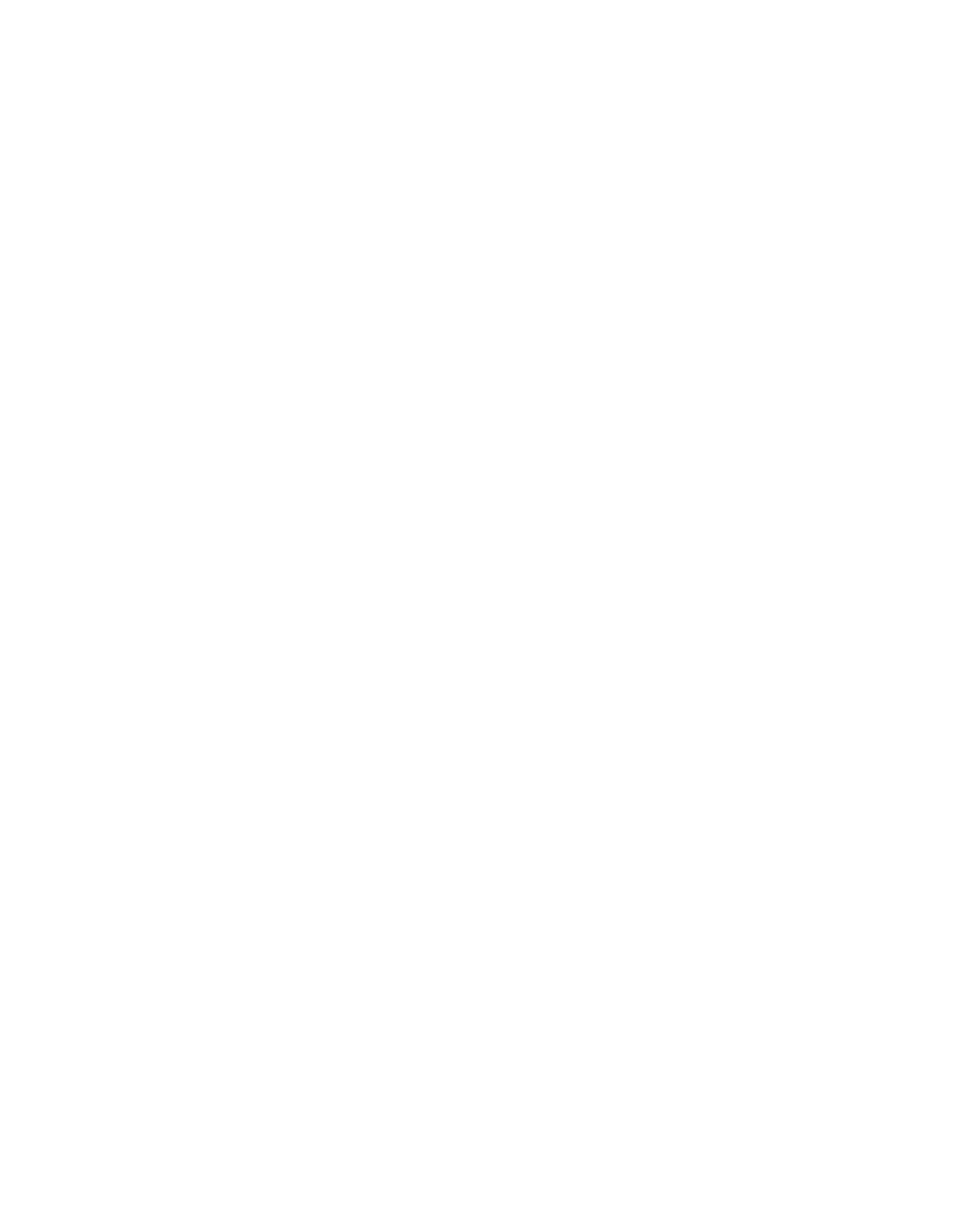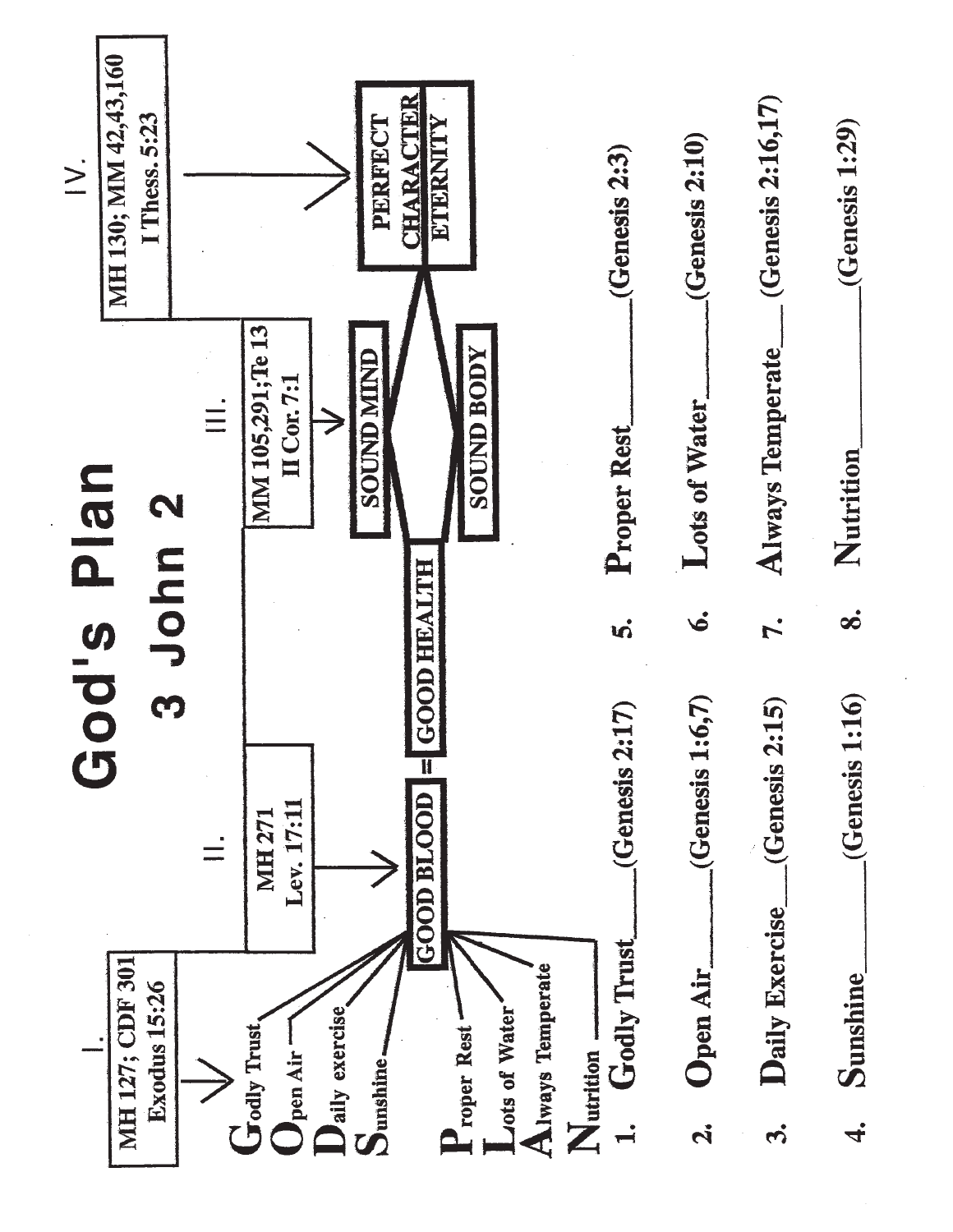**"Disease is an effort of nature to free the system from conditions that result from a violation of the laws of health. In case of sickness, the cause should be ascertained. Unhealthful conditions should be changed, wrong habits corrected. Then, nature is to be assisted in her effort to expel impurities and to reestablish right conditions in the system."** *Ministry of Healing p. 127*

**"Pure air, sunlight, abstemiousness, rest, exercise, proper diet, the use of water, trust in divine power, - these are the true remedies. Every person should have a knowledge of nature's remedial agencies and how to apply them. It is essential both to understand the principles involved in the treatment of the sick and to have a practical training that will enable one rightly to use this knowledge.**

**The use of natural remedies requires an amount of care and effort that many are not willing to give. Nature's process of healing and upbuilding is gradual and to the impatient it seems slow. The surrender of hurtful indulgences requires sacrifice. But in the end it will be found that nature, untrammeled, does her work wisely and well. Those who persevere in obedience to her laws will reap the reward in health of body and health of mind."** *Ministry of Healing* **p. 127**

#### **1. Godly Trust :**

An abiding faith in a loving God will help you rest as well. Rest your life in His hands. He has made every provision to forgive every sin and cleanse every sinner of all our past mistakes. Ask Him. He promises to blot out all those mental records of sins in the heart, the love for sin, that tempt us.

He has also put Himself on record in the Bible to keep us from sinning and help us obey His laws from love, if we will only "be willing to be made willing". He wants us to work our minds so that we want to do right, as well as to supply us with power so that we will, indeed, obey Him. His laws are really promises. Every promise that He has made by way of a law, is part of our inheritance. (Deuteronomy 33:4; Galatians 3:17-19) In order to start obtaining our inheritance from the heavenly Father, we must be "born again" or be adopted into His family. We then have the right to go by prayer to His throne in the courts of heaven and present our request to Jesus, the Executor-Mediator, of the estate. If we go by faith after repentance and dedication to Him, the request will be freely granted if our request is according to the "will" of God.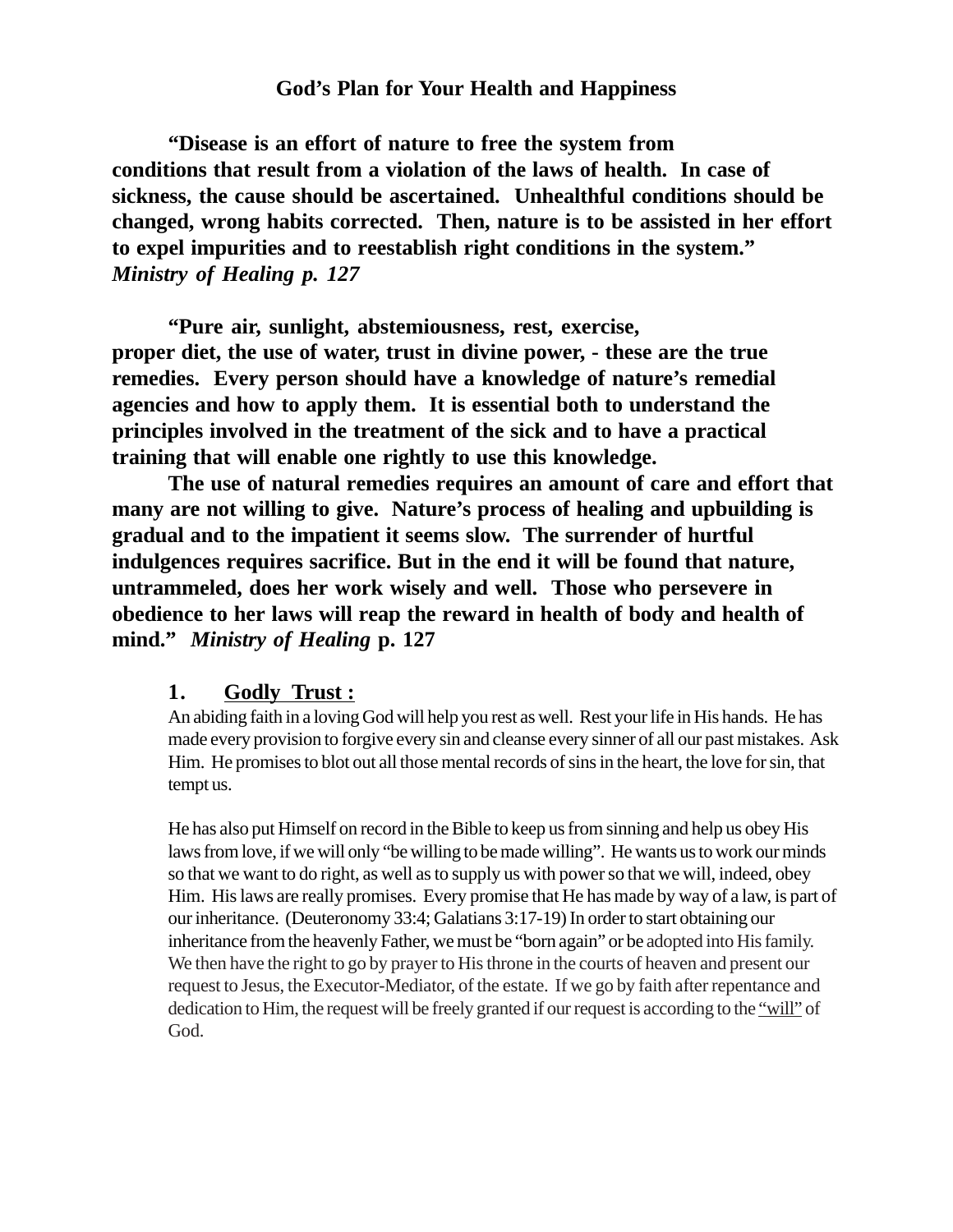Jesus said in His prayer for the disciples: "Thy kingdom come; Thy will be done in earth as it is in heaven...."

#### **2. Open Air:**

Pure fresh air is very important. That means good air with negatively ionized particles from forests and oceans. Do deep breathing exercise daily (three times a day is best). Be sure to do this the first time early in the morning before breakfast. Take a deep breath to full expansion, hold, exhale, and hold that. Repeat this 20 times. This helps the circulation and gets toxins out of the system. Breathe fresh air while sleeping (open windows). Even on cold winter nights, keep window cracked. Air the bedrooms daily with the open windows. A good time is in the morning so that the room can warm up again if it's cold. Do not smoke tobacco or breathe second-hand smoke. **Avoid smog and all chemicals, cleaning solutions, solvents, paint removers, insect sprays, deodorants, hair dyes, disinfectants, pest strips, etc.**

#### **3. Daily Exercise:**

"Conditioning" exercise is what you need. This the type of exercise that will increase your endurance gradually. You may use three things to help you guide yourself in the intensity that you exercise:

Guide (1) Learn what your safe ten-second pulse rate for your age should be during exercise. Learn how to count your ten-second pulse beat and exercise up to that degree.

Guide (2) Exercise to the intensity that you are barely able to carry on a conversation with someone as you exercise.

Guide (3) If you should develop chest pain during exercise, stop at that point. Follow the advice of your physician.

Exercise a minimum of 20-30 minutes at the peak of endurance daily if at all possible, at least every other day. The body forces seem to "escape" from good condition rather easily.

Walking is good exercise. Act your age — use a walking stick for stability and for protection against stray dogs. Begin a program of walking on the first day. Walk as far as is comfortable, gradually work up to five miles per day. Take two baths in purest water possible without soap daily, dry brushing the skin before each shower or bathe with a stiff brush.

Take deep breathing exercises three times daily, breathing in as deeply as possible and holding to the count of twenty, breathing out as deeply as possible and holding out to the count of ten. Repeat this exercise twenty times, always in fresh air. MAINTAIN GOOD POSTURE, STANDING, SITTING, AND LYING.

Range of Motion exercises

Massage when appropriate to aid in the circulation of the blood equally throughout the system for relieving pain.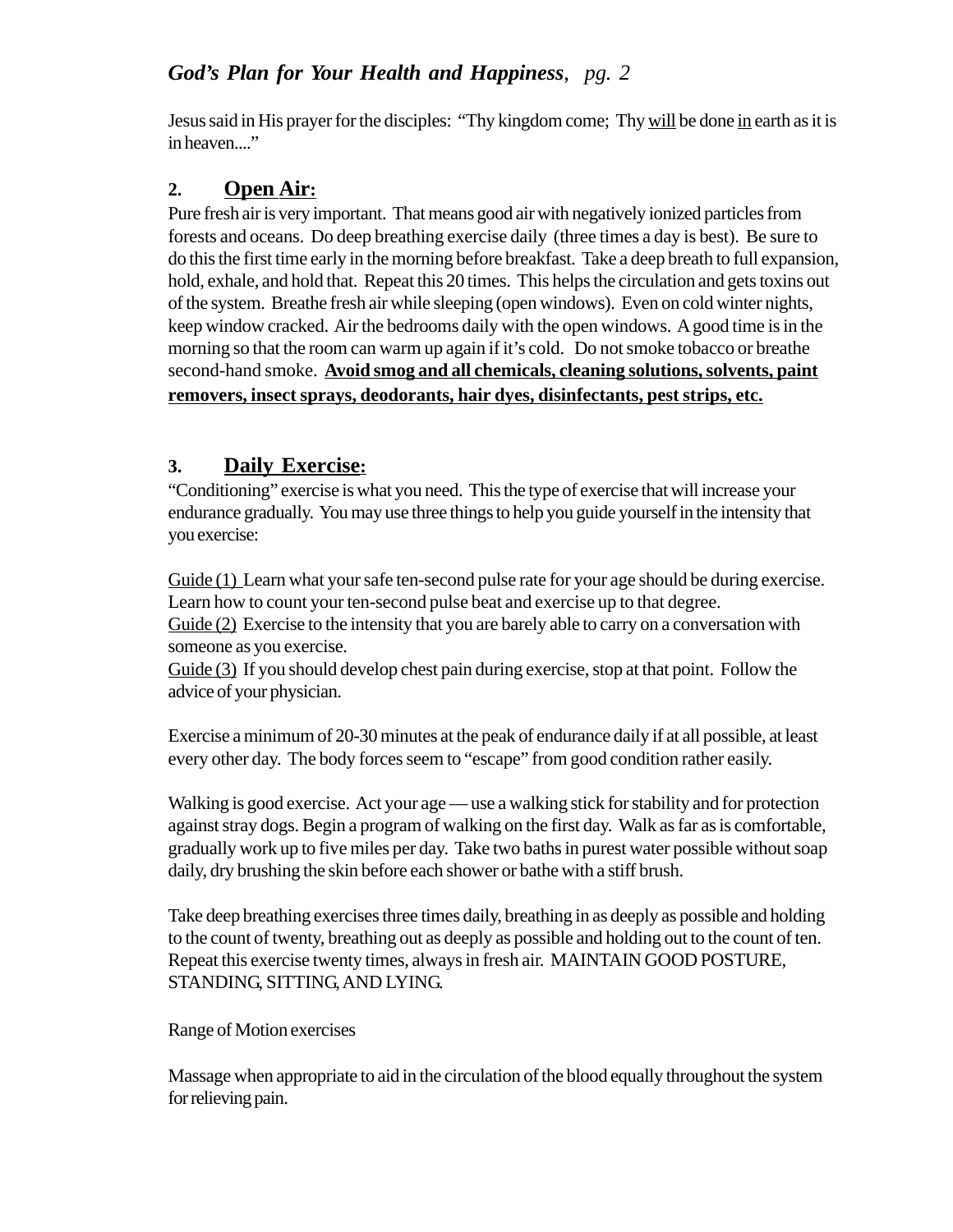Use the following liniments for relieving pain and to help remove toxins from affected areas:

- 8 oz. of cold pressed peanut oil mixed with 5-6 freshly squeezed and strained lemon juice. Shake well before each use and apply 1-2 times daily on affected area. **OR**

- 4 oz each of witchhazel and wintergreen oil
- 4 oz pure olive oil
- 4-6 Tablespoons of cayenne pepper Mix all the above - Shake well - Use as needed. Do not use this when the area is inflamed.

# **4. Sunshine**:

Sunshine has several benefits to the body. It furnishes the natural vitamin D and helps to lower cholesterol. The vitamin D that is produced through the process of the sun aids in calcium assimilation in the body. Sunlight increases the volume of oxygen in the blood. Start with 10-15 minutes exposure to the face and hands daily up to 30-45 minutes daily. The body stores the vitamin D readily for over a week. The best times for sunbathing are the hours between 9 a.m. and 9:30 a.m. and 4:30 p.m. and 5:30 p.m. Avoid burning. Also, to avoid the risk of skin cancer, reduce the free fat intake, such as oils, margarine and other foods of this nature. It would be best to avoid these foods altogether.

# **5. Plenty of Rest:**

Get adequate restful sleep. A light supper will help. Try to avoid stressful circumstances. Establish good habits and this will help. Anyone familiar with "jet lag" knows how well the body works with habits. A relaxing soak in warm water may help you unwind enough after a stressful day so that you will not need that harmful sleeping pill. Regular times for going to bed and rising will also help. The best time to go to bed is between 9:00 - 9:30 p.m. and no later.

# **6. Lots of Water:**

**Internal Use:** The body needs water for optimal function. Drink daily pure soft water; distilled water is the best. To determine your recommended daily water intake, use the following formula:

#### 1. **Your weight**  $\div 2 = x$  2. then  $x \div 8 =$  the number of 8oz glasses of water you should **drink daily**.

Drink more if you sweat much. This will help your endurance. Carry a supply with you. Drink before breakfast. Upon rising, drink 2 glasses at room temperature with a freshly squeezed lemon in it. Also drink between meals, (stop about 30 minutes before a meal and wait 45 minutes to 1 hour after a meal), and early enough before bedtime so that you do not have to get up from sleep to empty you bladder. Do not drink water or liquids with your meals.

**For External Use**: Shower daily with cool or tepid water using a bath brush or a good washcloth and rub your skin all over. This increases the circulation and helps to get toxins out. Dry off with a coarse towel rubbing skin again. Two showers a day for the first two weeks would be beneficial.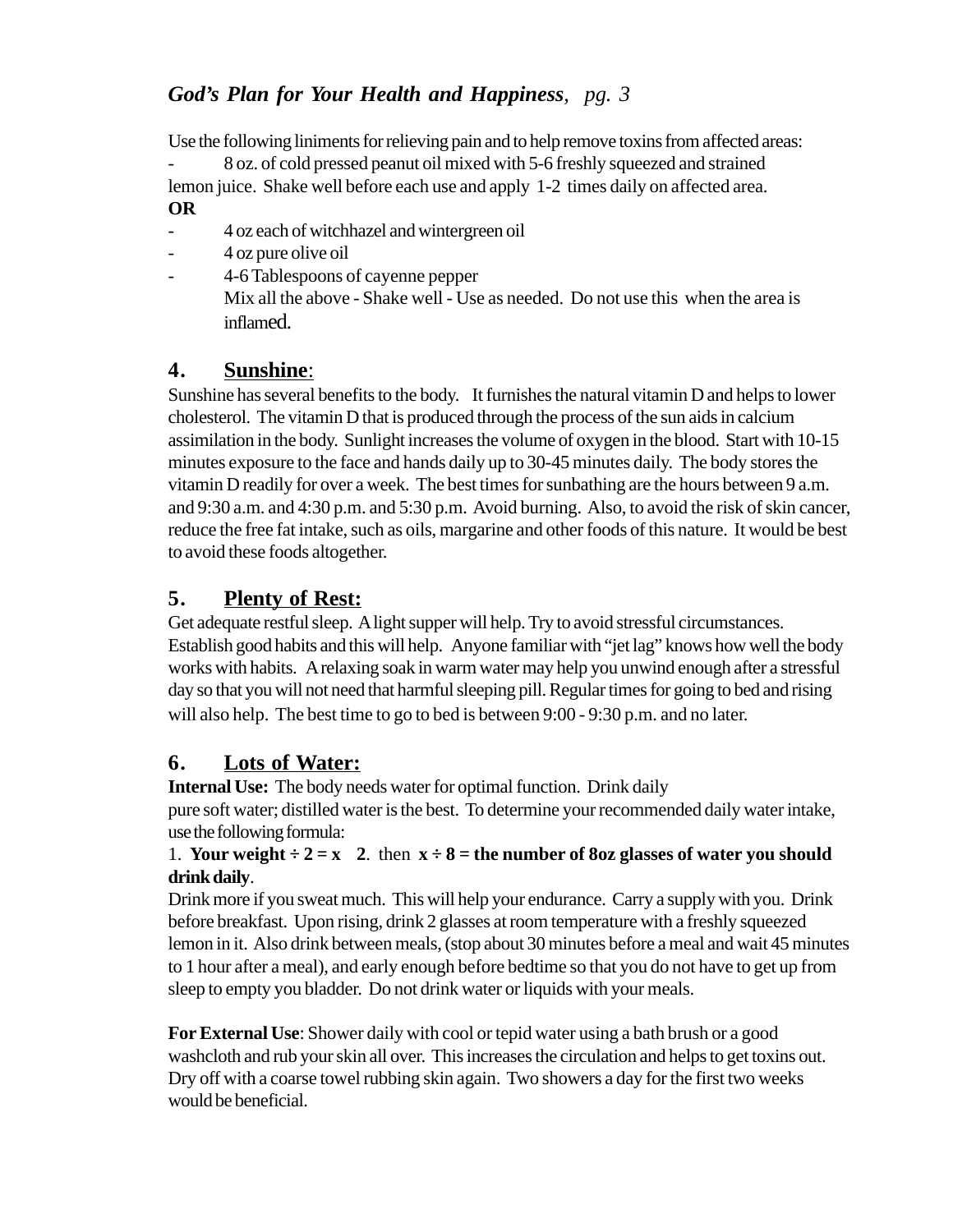#### **7. Always Temperate:**

Live by the clock, especially during the first month, keeping all things on schedule as much as possible: meals, bedtime, arising, physical hygiene, study, work, prayers, etc.

Abstain from all harmful substances. Absolutely avoid tobacco, alcohol, coffee, tea (except herb teas), colas and soft drinks. For a few weeks avoid any hot or cold/frozen foods or drinks. The stomach has to work hard to either cool or warm the food to the proper temperature to digest. Eat no flesh food or canned "fake meat". They contain too many carcinogens. Use no dairy products (butter, milk, cheese - even cottage or cream cheese -or whey). Read labels and buy nothing with chemicals listed as ingredients. A safe rule is, if you can't pronounce the name, it probably isn't safe to eat. Use no eggs or egg products. Use no vinegar or products containing it (pickles, ketchup, mayonnaise, salad dressing, etc.) Use no spices. Spices are parts of trees or plants that grow in tropical regions. Herbs are fine. Herbs are parts of plants that grow in temperate regions. (Examples of spices: allspice, cinnamon, cloves, ginger, mustard seed, & nutmeg) There are many good herbs to take their place (basil, bay leaf, coriander, cilantro, cumin, dill, fennel, marjoram, mint, paprika, parsley, rosemary, saffron, sage, savory, tarragon, thyme). Use no irritating peppers (no black pepper, white pepper, or hot peppers (jalapeno, chili, or pepper sauce). Cayenne pepper can be used medicinally. Bell, pimento, cherry, banana and all "not-hot" peppers are o.k.. Use no baking soda or baking powder even if they have had the aluminum removed. Eat bread products raised with yeast or hydrogen peroxide or unraised crackers/breads. Watch labels because many items contain baking powder or soda (crackers, cookies, cereals, even some bottled water). Reduce the oil or fat consumption. For the first few weeks eliminate margarine and do not fry any foods. Canola oil is good to use on baking pans, waffle irons, or very hot items to keep foods from sticking when baking. Olive oil is good too, but cannot be heated as hot as other oils. It imparts a nice flavor. Use no sugar, brown sugar, artificial sweeteners or products containing them. Replace with honey, molasses, or real maple syrup.

Be moderate even in the good things. Do not overeat of even good foods. Do not eat too many varieties at one meal. Three or four items are plenty. Eat food at meal times. Drink no water with meals. Chew slowly and let the saliva in the mouth mix with the food. Don't swallow it until it's "creamy". The saliva is needed to help the stomach digest the food. Even any small amount of juice or liquid at a meal should be swished around in the mouth to mix it with the saliva. Do not mix fruits and vegetables at a meal. Grains may be eaten with either fruits or vegetables. **See God's Plan Basic Menu.**

Wait at least 5 hours from the time one meal is ended before the next is started. The stomach needs about four hours to digest its food. It also needs to rest before more food is introduced. Most people overwork their stomach, and it is never allowed to rest. Two meals a day is the best plan (8:00 a.m. and 2:00 to 3:00 p.m. are good times). If you want three, 6:30, 12:00, & 5:30 are about the best times. Several hours need to go by after supper before bedtime since digestion ceases when sleep begins. All food needs to be digested before bedtime.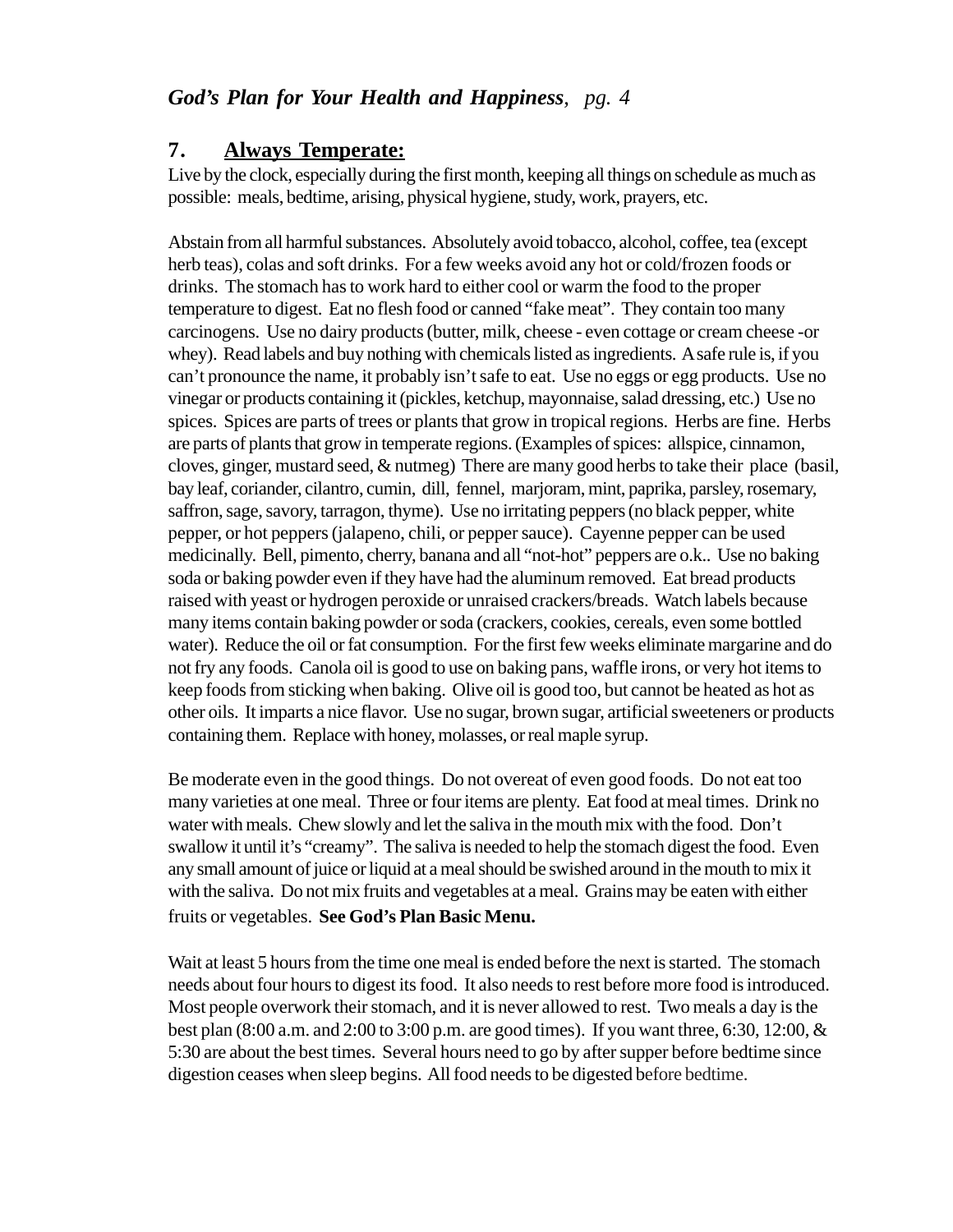Food that does not digested in the four-hour time period begins to ferment, and upset stomach may be the result.

Eat NOTHING between meals. Any little crumb of food makes your stomach start the entire process of digestion all over again. That means don't even "taste" something being cooked for another meal. Chewing gum is also a "no-no" since the mouth continues to produce saliva to digest it since it thinks the gum is food. Drink water between meals.

Clothing should be modest and keep all the extremities warm, but wear as many layers on them as are worn on the trunk to avoid congestion of blood in the trunk. No tight elastic bands or belts should be used. Suspenders are actually better than a belt to hold up pants. Weight from clothing should rest upon the shoulders and not the waist.

Hard work doesn't kill anyone, but over work does.

If overweight, weight reduction is essential.

#### **8. Nutrition:**

The aim of the diet is to help you (1) avoid all refined foods; (2) select proper foods for adequate intake of balanced amino acids, vitamins, minerals, and trace elements; (3) choose types of nutrients which will help you lose weight as needed and clear the body of excess cholesterol and other unwanted materials that cause degeneration of the tissues. Eat fruits, vegetables, nuts and seeds, legumes, and grains in as fresh a state as possible. Fresh fruits and vegetables are preferred. Frozen is next best. Fruits or vegetables canned in glass with fruit juice or water pack is acceptable. Dried food is fine too. Freshly ground grain is the most nutritious.

Cook in stainless steel, corning ware or glass, and iron pans. Use no aluminum cookware. Cook on the stove or oven. It's best to eat as much raw & fresh food as possible and not even cook it.

BREAKFAST - This should be the "main meal" of the day. An engine must have fuel to run on and so must the body. The amount of digestive juices the body creates decreases with age. (See God's Plan Basic Menu).

LUNCH - This should be a good meal like breakfast. Vegetables and grains can be eaten at this meal. A lot of variety can make this a pleasant meal and very easy to prepare.

**Note:** All food should be fresh, unspoiled, "organically grown" as far as possible. The object is to avoid insecticides and other sprays as well as to get produce with the best balance of trace minerals from the soil.

All fruit, preferably fresh. Second choice canned in glass with fruit juice or water packed. All greens, especially cabbage, broccoli, turnip greens, mustard greens, collard, or kale.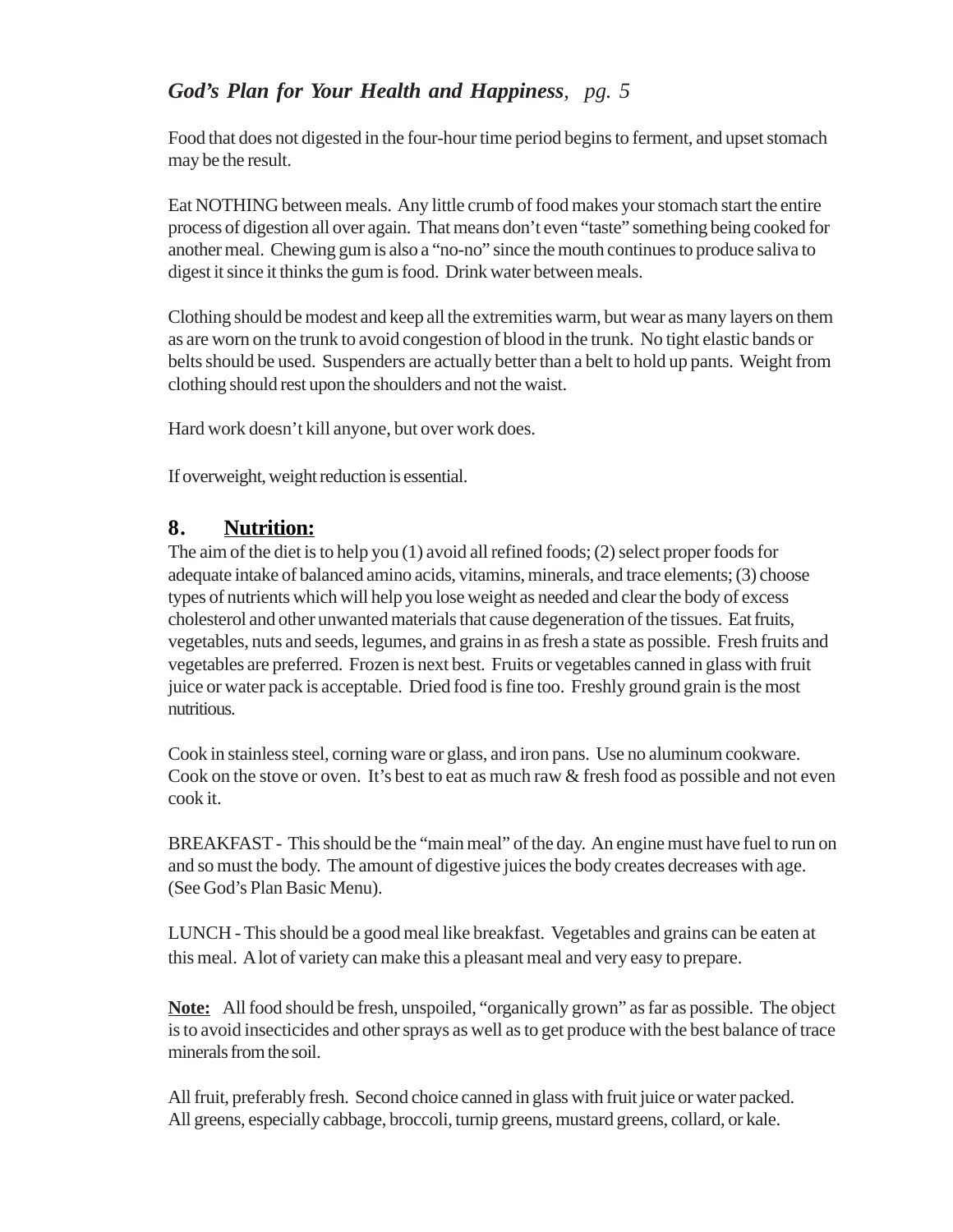Use spinach, chard, or beet greens sparingly because of oxalate content.

All herbs that are mild.

All legumes (beans, peas, lentils, and garbanzos).

- All whole grains. You need two kinds daily plus a legume to get optimal balance of amino acids.
- Nuts in moderation. The better ones are the non-tropical nuts such as almonds, filberts, pecans, and walnuts.

All nutritional needs on a PREVENTIVE type diet can be secured from daily servings of the foods listed below:

> A citrus fruit plus another fruit. A yellow vegetable such as carrots, etc. A green vegetable, greens or herbs A legume Two types of whole grains Tubers and nuts may be added as desired by the appetite

Special instructions:

Cook in stainless steel, corning ware, or Pyrex glass No aluminum cookware Avoid microwave No pressure cooking No "irradiated" produce

#### **GOD'S PLAN BASIC MENU**

#### **I. BREAKFAST:**

+ Cooked Grain - such as one of the following:

Millet Brown Rice **Barley** Rolled Oats **Buckwheat** Spelt Quinoa

+ Fresh Fruits: - Select 2-3 kinds - especially Apples

+Fruit Sauce or Spread: - Mix 2 fruits in a blender-for sweetener add raisins or dates - (If diabetic or hypoglycemia, do not eat dried fruits - omit)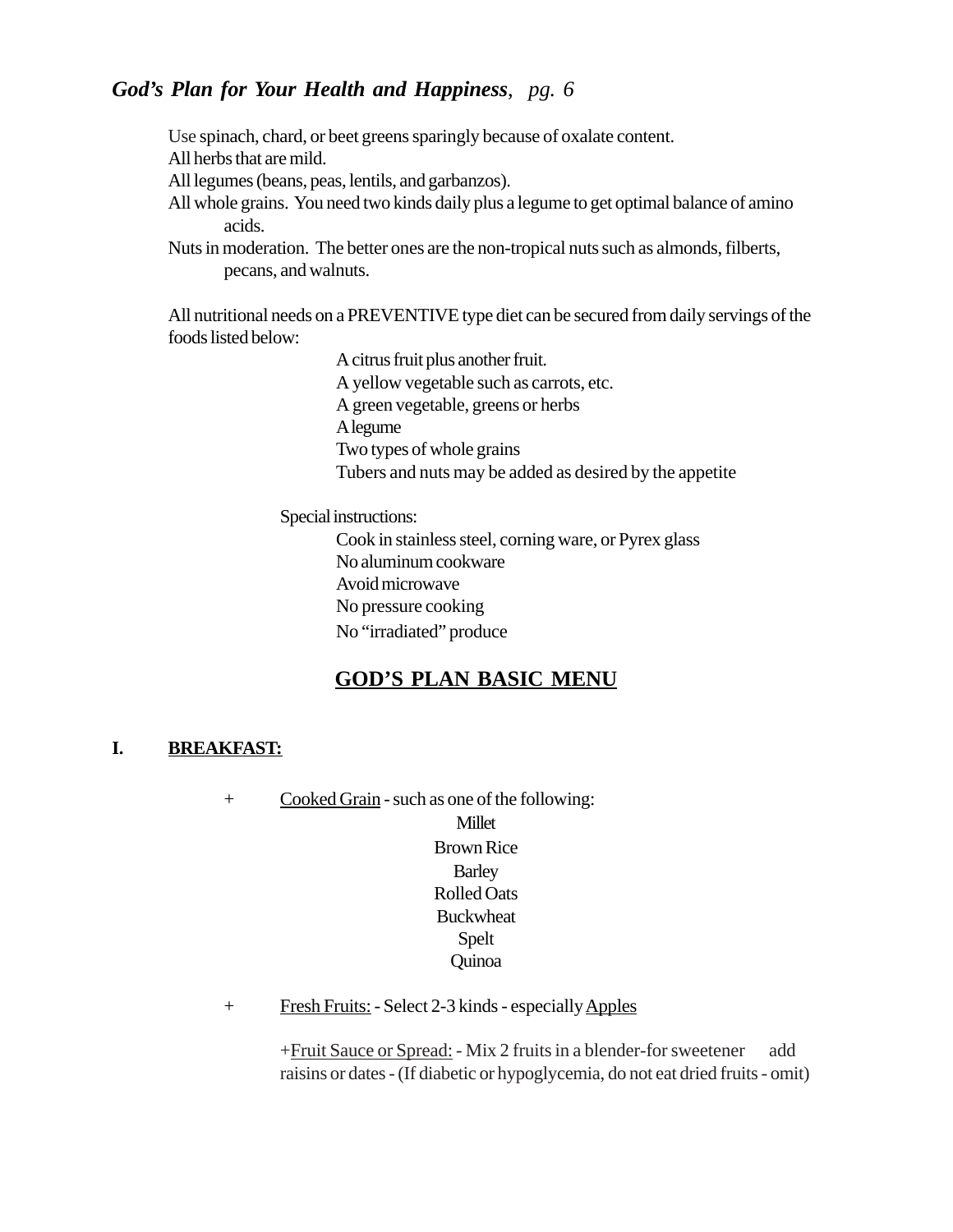- + Almonds: 8-10
- + Sunflower Seeds: or pumpkin seeds, or sesame seeds-1 Tablespoon
- + Grain or nut milk (optional) How to make grain or nut milk: Grain milk: millet or brown rice 1 Cup of cooked grains 2-3 Cups of water - (The amount determines the thickness) Blend in blender - salt to taste

Nut milk: 1 Cup raw nuts or seeds 2-3 Cups of water - (The amount determines the thick ness) Blend until liquid. Salt to taste.

#### **II. Dinner:**

- + Cooked Grain: One of the following: Brown Rice, Corn, Millet or Potato - Baked or Boiled Whole Grain Pasta
	- + Steamed Green: Vegetables or cooked fresh peas or beans

+ Raw Salad: Leaf lettuce or Romaine - along with carrot sticks, celery, radish, green peppers, plenty of sprouts

+ Salad dressing: Lemon juice/honey (if not a diabetic or low blood sugar)

> Sunflower Seed Dressing: Whiz in blender until very creamy: 1 2/3 C water 1 tsp. salt (optional) 1/2 tsp. garlic powder 1 tsp. onion powder 1 C sunflower seeds 1/3 C lemon juice, Fresh is best.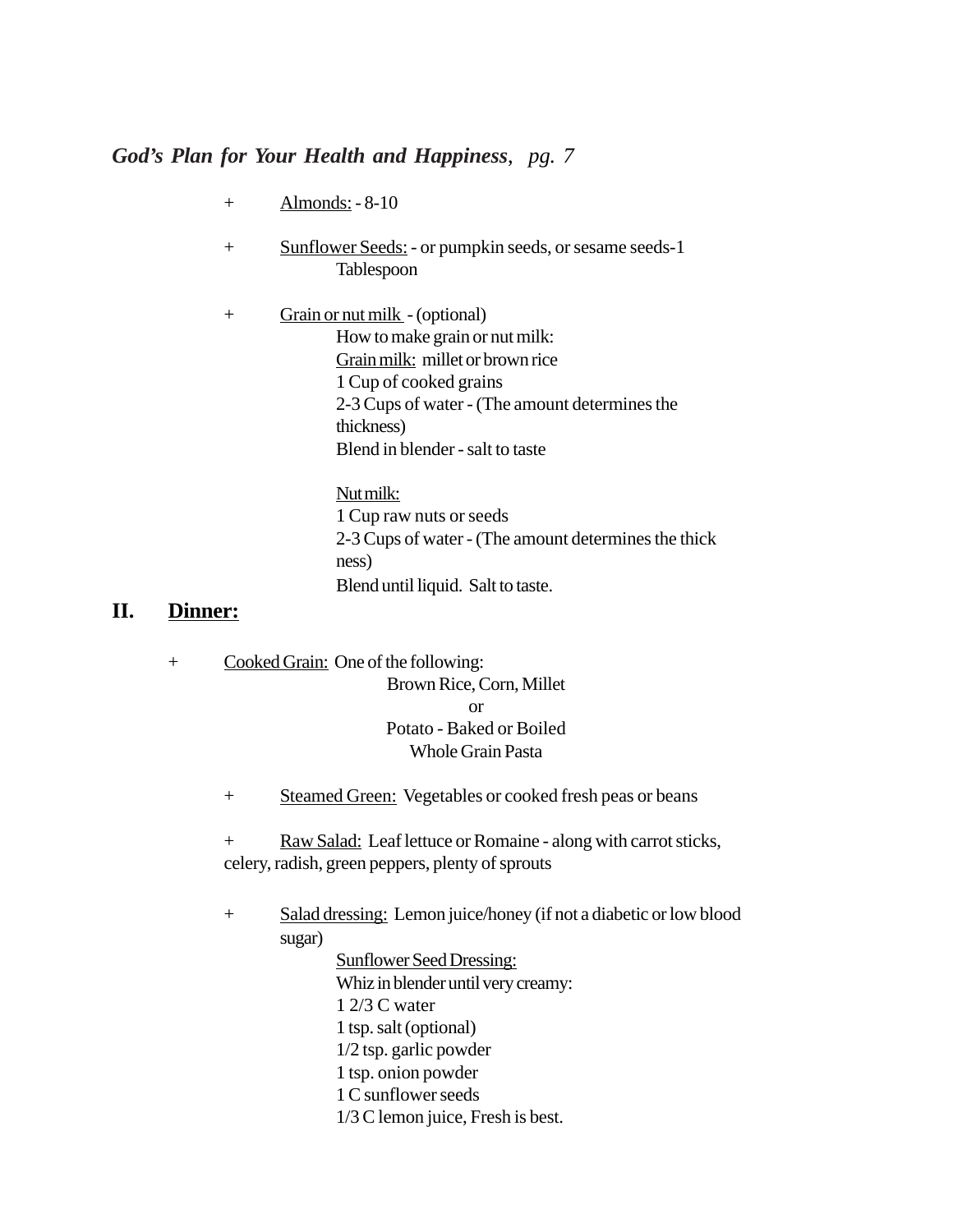+ Bread - Whole Grain - Optional

**III. Supper:** Very light - Five hours before bedtime

+ Vegetable Soup - Zwieback whole grain bread or Fruit Salad and Bread

# **APPLYING THE ACID/ALKALINE FOOD THEORY**

Food chemistry is based on this chart philosophy. The dietary ration should be 80 percent alkaline foods and 20 percent acid-forming foods. The acid-binding (alkaline) elements are calcium, potassium, sodium, magnesium and iron. Acid-forming elements are phosphorus, chlorine, sulfur, silicon, iodine (and also bromine).

Biochemistry divides foods, like the biochemical elements, into alkaline-forming (most fruits and vegetables) and acid-forming (most starches and proteins). We find that alkaline blood and an alkaline body promotes good health and vigor. The acid state is associated with toxic and enervated body. Acids are the grim reapers of death. Body organs and glands depend on secretions that are alkaline for optimal health.

A good regimen to follow is to have two fruits a day, preferably at breakfast, six vegetables (or more with salads), a good protein and a good starch to maintain the 80/20 ratio. A raw salad with both the noon and evening meal is suggested. Have the starch at noon and the protein in the evening, or reverse them if you want.

We build acids mentally during the day when the sun is up, and the night is when the alkalinizing moon rises and we should rest. Negative thoughts and attitudes such as fear, hate, gossip, unhappiness, anger, selfishness, jealousy, lack of love build acids as do overwork and late hours and polluted areas. Rest, sleep, fresh air, sunshine, laughter, good companions, love, happiness, joy, satisfaction and a positive philosophy encourage alkalinity.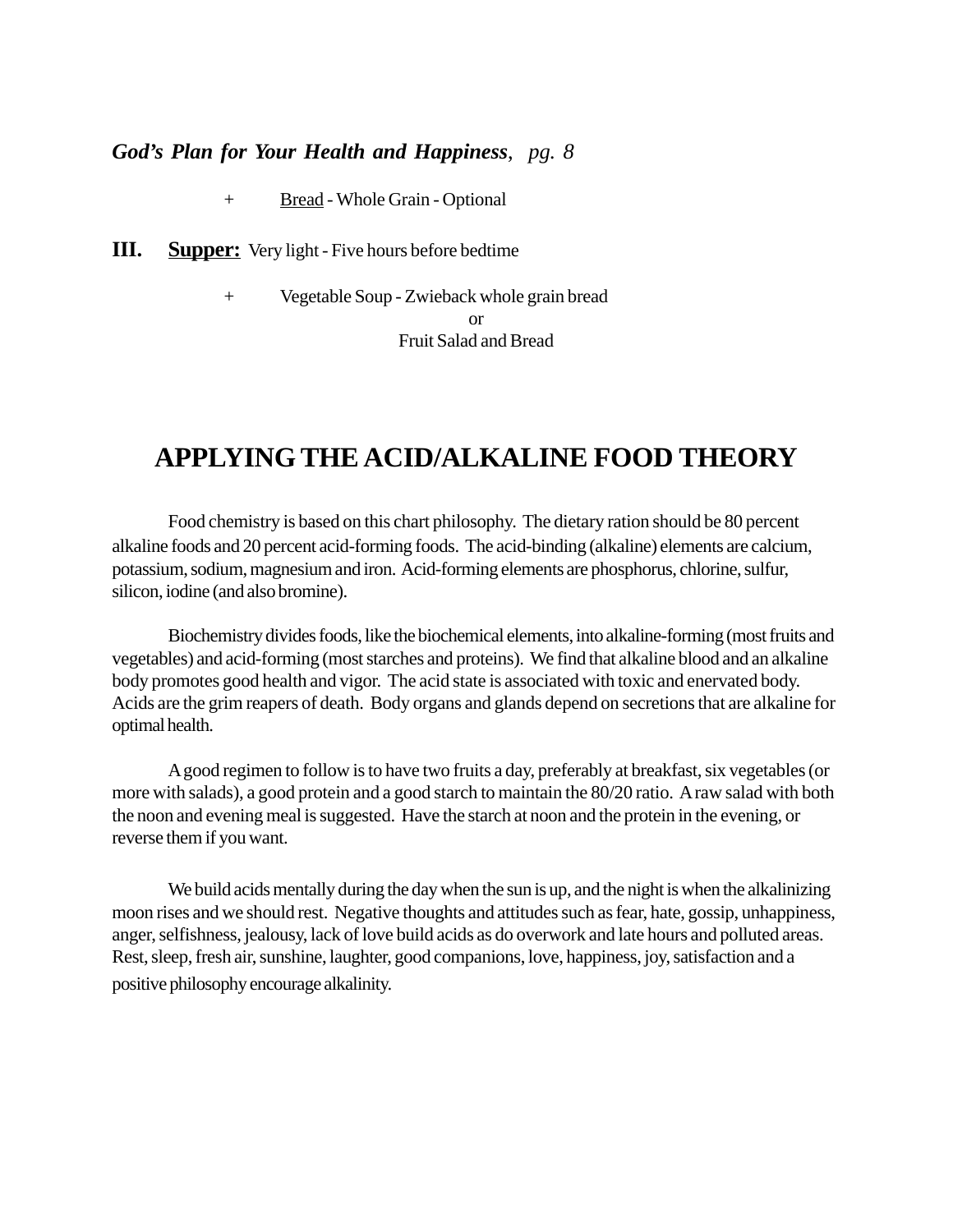# **ACID-ALKALINE FOOD CHART**

#### **ALKALINE FRUITS**

Apples and cider Apricots Avocados Bananas (speckled only) Berries (all) **Breadfruit Cactus** Cantaloupe Carob, pod only Cherimoyas Cranberries\*\* Cherries **Citron** Currants **Dates** Figs Grapes **Grapefruit** Guavas **Kumquats** Lemons, ripe Limes Loquats Mangoes Melons, all **Nectarines** Olive, sun dried **Oranges** Papayas Passion Fruit Peaches Pears Persimmons Pineapple, fresh if ripe Plums\*\* Pomegranates Pomelos Prunes and juice\*\* **Quince** Raisins Sapotes Tamarind **Tangerines** 

All preserved or jellied, canned, sugared, (dried) sulphured, glazed fruits; raw with sugar; bananas, if green tip; cranberries; olives: pickled, green.

(\*\* denotes slightly acid)

#### **ALKALINE VEGETABLES**

Artichokes Asparagus, ripe Bamboo shoots Beans: green, lima, string, sprouts Beets and tops Broccoli Cabbage, red and white **Carrots** Celery, entire **Cauliflower** Chard Chayotes **Chicory Chives** Collards Cowslip **Cucumber** Dandelion greens Dill Dock, green Dulse (sea lettuce) Eggplant Endive Escarole **Garlic** Horseradish, fresh Jerusalem artichoke Kale Kohlrabi Leek Legumes**,** *except peanuts and lentils* Lettuce and romaine Mushrooms\*\* (most varieties) Okra **Onions** Oyster plant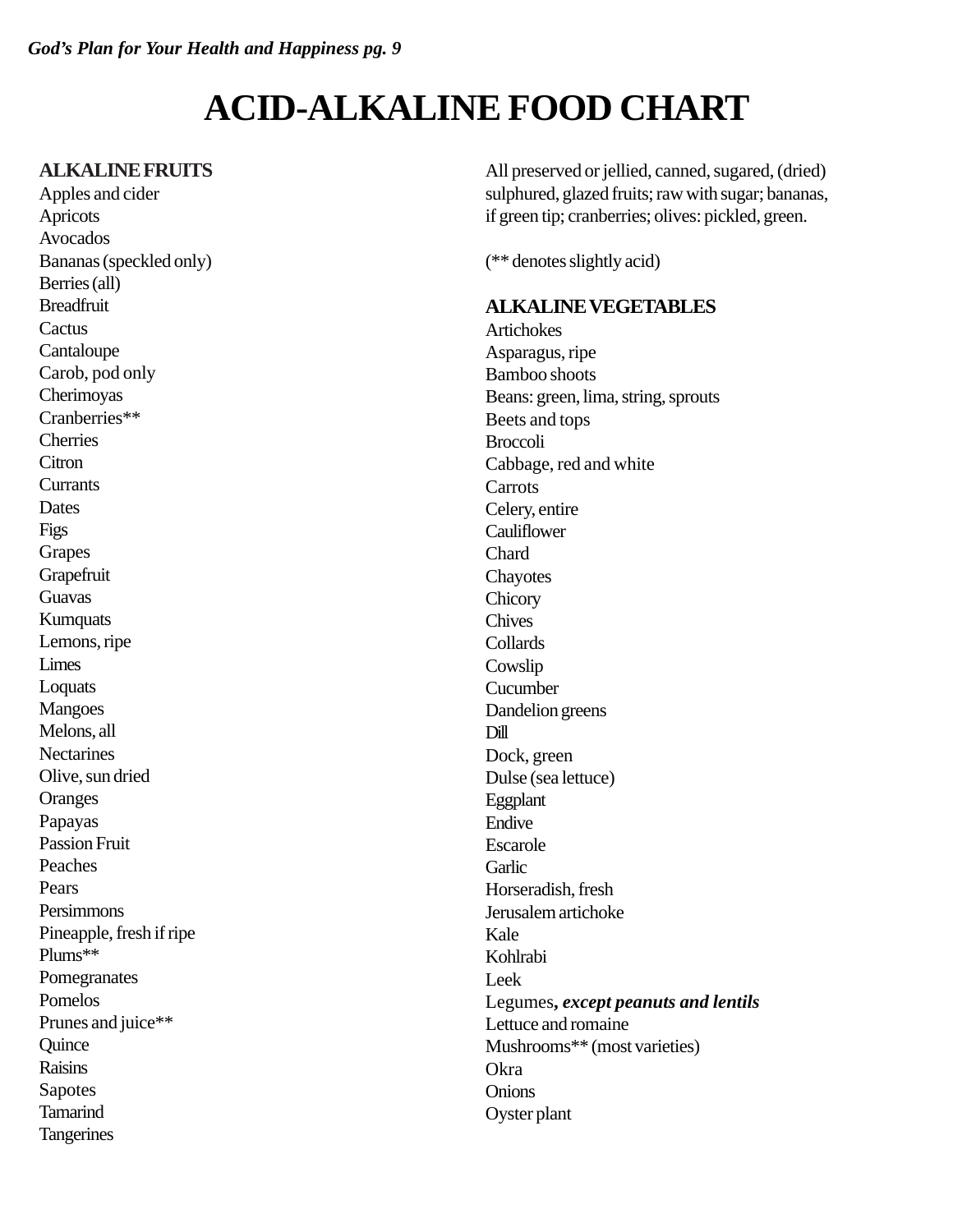#### **ACID-ALKALINE FOOD CHART, pg. 10**

Parsley Parsnips Peppers, green or red Potatoes (all varieties) Pumpkin Radish Rhubarb (oxalic acid) Rutabaga (swede) **Salsify** Sauerkraut (lemon only) Sorrel Soybeans\*\* Soybean extract Spinach Squash Taro, baked Turnips and tops Water chestnut **Watercress** 

#### **ACID VEGETABLES**

Artichokes Asparagus tips, white Beans, all dried Brussels sprouts Garbanzos Lentils Rhubarb

#### **ALKALINE DAIRY PRODUCTS**

Acidophilus culture Buttermilk Koumiss Milk, raw (freshly drawn, human ,goat, cow) Whey Yogurt Clabbered milk Kefir

#### **ACID FLESH FOODS**

All meat: red meat, fowl, fish Beef tea Shellfish **Gelatin Gravies** 

#### **ALKALINE CEREAL GRAINS**

Corn, green (1st 24 hours) **Millet** 

#### **ACID CEREAL GRAINS**

All flour products **Buckwheat** Barley Breads, all varieties **Cakes** Corn, cornmeal, corn flakes, starch and hominy Crackers, all **Doughnuts Dumplings Grapenuts** Macaroni and spaghetti Noodles **O**atmeal Pies and pastries **Rice** 

#### **ALKALINE MISCELLANEOUS**

Agar Alfalfa products Coffee substitutes Ginger, dried, unsweetened **Honey** Kelp (edible) Teas, unsweetened Yeast cakes Rest and sleep Positive thoughts (joy, etc)

#### **ACID MISCELLANEOUS**

All alcoholic beverages Candy and confectionery Cocoa and chocolate Soda pop **Coffee** Condiments as: curry, pepper, salt, spices, etc. Dressings and thick sauces Drugs and aspirin Eggs, especially whites Ginger, preserved Jams and Jellies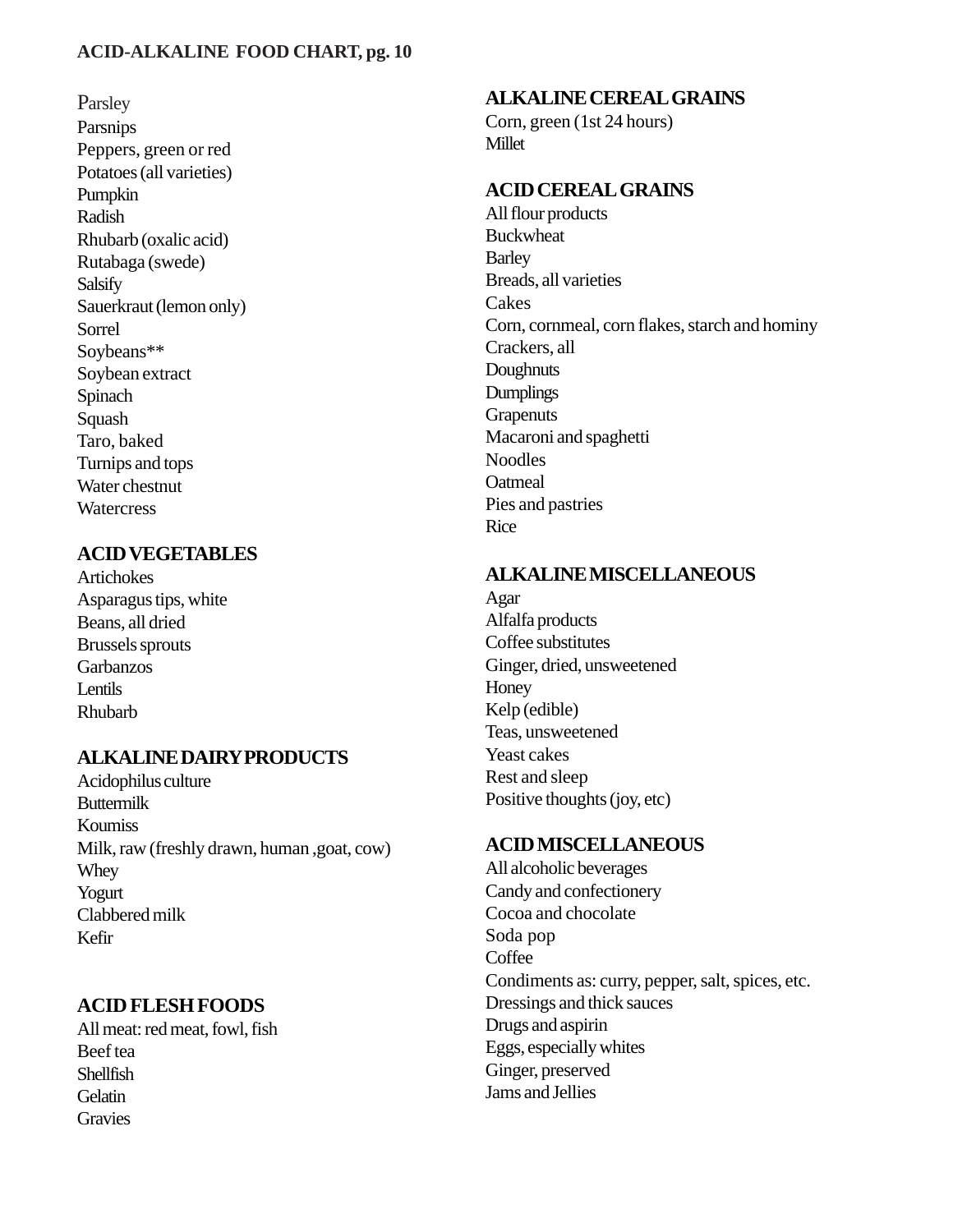#### **ACID-ALKALINE FOOD CHART, pg.11**

**Flavorings Marmalades Mayonnaise** Preservatives as: benzoate, sulphur, vinegar, salt (brine), smoke Sago (starch) Sodawater Tapioca (starch) Vinegar Lack of sleep Overwork Worry, late hours Negative thoughts: fear, hate, misery

#### **ALKALINE NUTS**

Almonds Chestnuts, roasted Coconut, fresh

#### **ACID NUTS**

All nuts, especially roasted Dried coconut **Peanuts** 

#### **NEUTRAL FOODS**

Sugar, refined Oils: olive, corn, cotton seed, peanut, soy, sesame, etc. Fats, and other greases

#### **EASILY DIGESTED FOODS**

#### **VEGETABLES**

**Artichokes** Asparagus Beans, tender string Beet greens Beets, tender Broccoli Butter beans, green Cabbage; chinese, red, savoy Carrots, tender Cauliflower, tender **Celery** Chard, swiss **Chavote** Corn on the cob, tender

**Dandelion** Dwarf nettles Leeks leaves Okra Onions, green Peas, tender young Rhubarb Romaine Spinach, tender green Spinach, New Zealand Squash Tomatoes, ripe

#### **MISCELLANEOUS**

Alfalfa bud salads Almond oil Clover blossom Cod liver oil Coconut oil **Honey** 

#### **MEAT, FISH, CHEESE & EGGS**

Cheese, roquefort Clam broth Duck, broiled wild Eggs, omelet, cooked slightly Fowl, young wild Game, young Gizzard broth Goose Lamb Liver - from young animals Oyster broth **Quail** Roe Squab, broiled Shad Tuna, broiled **Whiting** 

#### **DAIRY PRODUCTS**

Goat butter Goat buttermilk Whey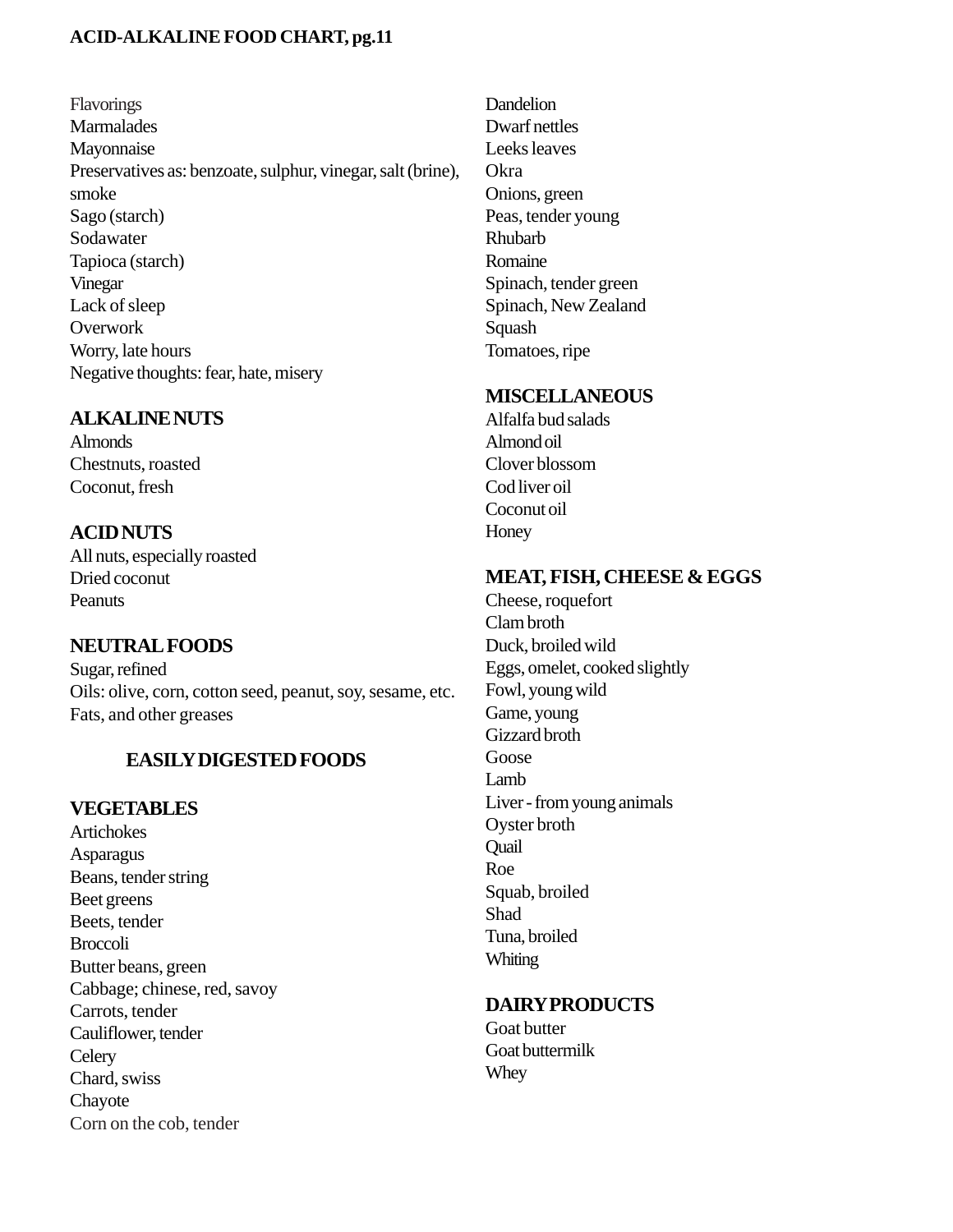#### **ACID-ALKALINE FOOD CHART, pg. 12**

#### **FRUITS AND VEGETABLES**

Apples, custard Apples, baked Apples, mellow Apples, sun dried Apricots, sweet ripe Avocado Blueberries and juice **Brambleberries** Cherries, black, ripe Cloudberries